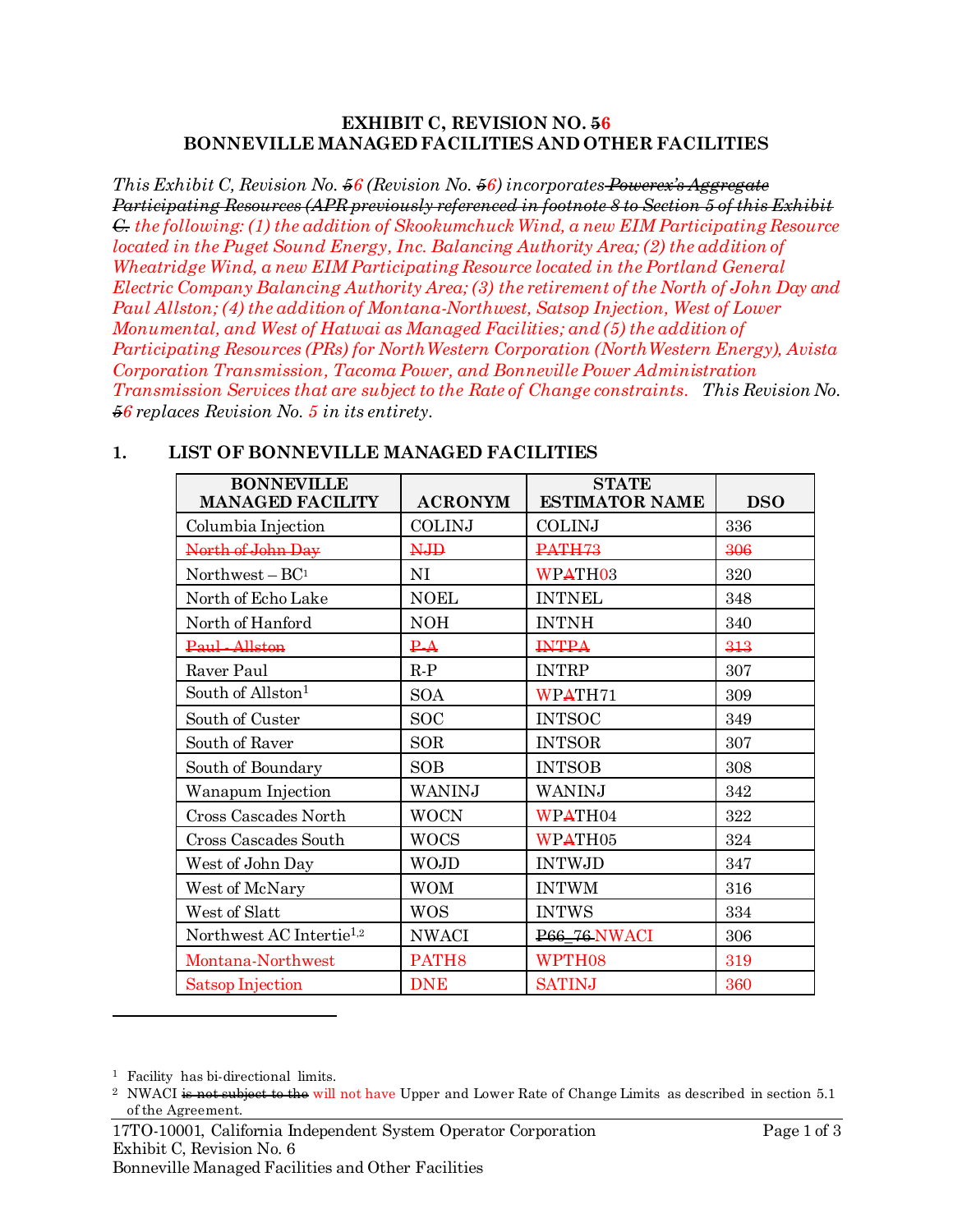| West of Lower Monumental | <b>WOLM</b> | M<br>INTWI | . 4 |
|--------------------------|-------------|------------|-----|
| West of Hatwai           | ЭH          | PTH06      | 991 |
|                          | w           | W          | 24. |

Each Bonneville Managed Facility is defined in the corresponding Bonneville Dispatch Standing Order (DSO) or its successor. South of Allston is the only Bonneville Managed Facility subject to Section 5.4 of the Agreement.

## **2. ADDING OR REMOVING BONNEVILLE MANAGED FACILITIES**

Bonneville may add or remove Bonneville Managed Facilities to Section 1 of this Exhibit C by providing the CAISO's lead representative on the Coordinating Committee with at least 120 days' written notice. Per Section 6.1 of the Agreement, such additions or removals shall not be considered an amendment to the Agreement.

#### **3. OTHER FACILITIES WHERE CAISO WILL PROVIDE BONNEVILLE WITH EIM IMPACTS PER SECTION 5.3 OF THE AGREEMENT**

| PATH/FACILITY              | <b>ACRONYM</b>     | <b>STATE ESTIMATOR NAME</b> |
|----------------------------|--------------------|-----------------------------|
| California Oregon Intertie | PATH66 (COI)       | WPTH66                      |
| Alturas Project            | PATH76 (RATS)      | WPTH76                      |
| Idaho-Northwest            | PATH <sub>14</sub> | WPTH <sub>14</sub>          |
| Hemmingway-Summer Lake     | PATH75             | WPTH75                      |

Each path or facility listed in this Section 3 of Exhibit C is defined in the WECC Path Rating Catalogue.

#### **4. ADDING OR REMOVING FACILITIES WHERE CAISO WILL PROVIDE BONNEVILLE WITH EIM IMPACTS PER SECTION 5.3 OF THE AGREEMENT**

The Coordinating Committee may agree to add or remove facilities listed in Section 3 of Exhibit C. These facilities may include facilities where Bonneville is not the Transmission Operator or the Transmission Provider. Per Section 6.1 of the Agreement, such additions or removals shall not be considered an amendment to the Agreement.

# **5. LIST OF EIM PARTICIPATING RESOURCES SUBJECT TO UPPER AND LOWER RATE OF CHANGE LIMITS**<sup>3</sup>

The following EIM Participating Resources located in the PacifiCorp-West (PACW) Balancing Authority Area are subject to the Upper Rate of Change Limits and the

l

<sup>3</sup> The resources listed in this section may be part of two BAAs. Only the portion of the resource that is in the BAA specifically listed in Section 5 above is subject to the Upper and Lower Rate of Change Limits. The portion of the resource that is in another BAA is not subject to the Upper and Lower Rate of Change Limits unless otherwise listed in Section 5.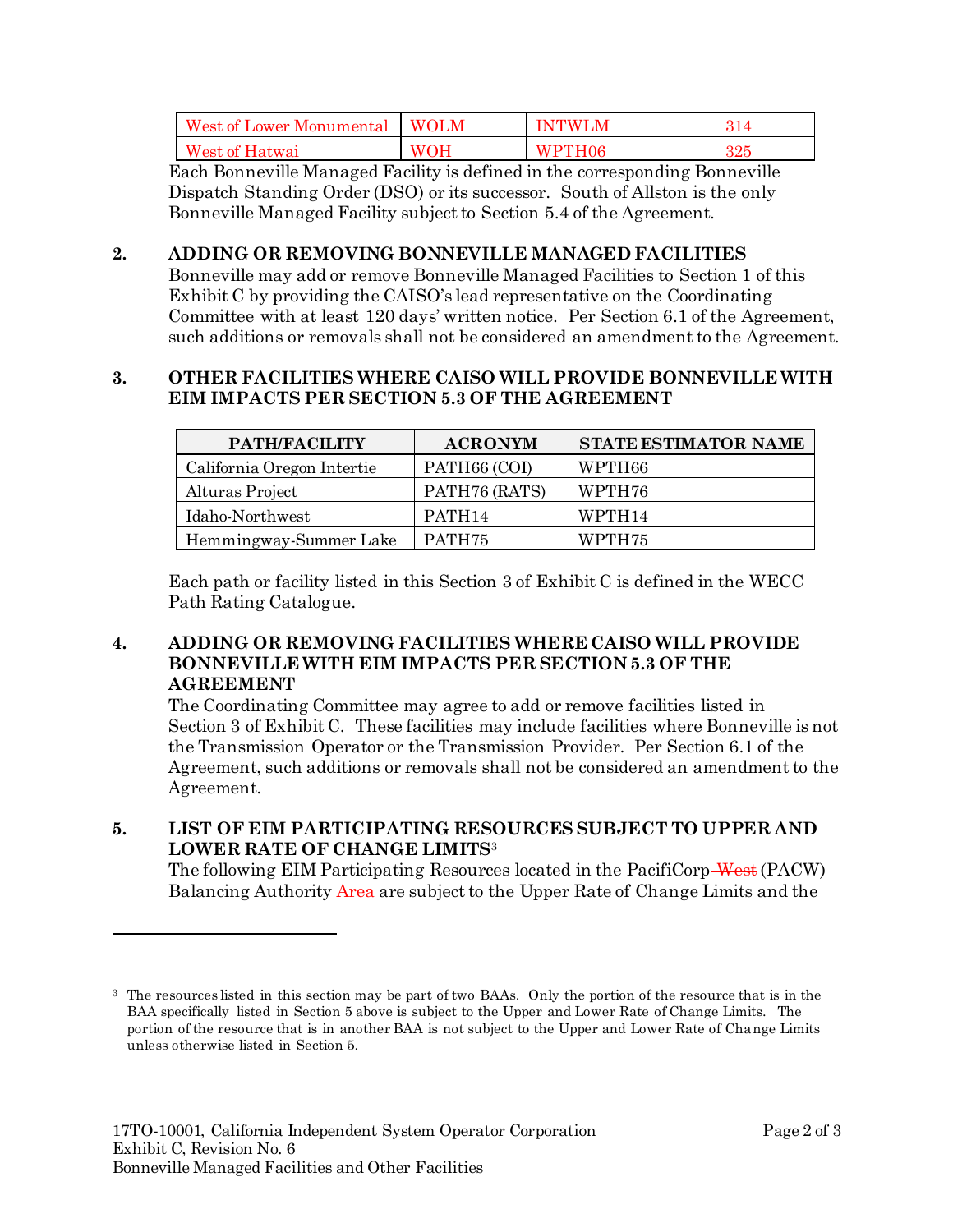Lower Rate of Change Limits: Jim Bridger, Chehalis, Goodnoe Hills, Hermiston, Leaning Juniper, Swift, and Yale.

The following EIM Participating Resources located in the Puget Sound Energy, Inc. (PSEI) Balancing Authority Area are subject to the Upper Rate of Change Limits and the Lower Rate of Change Limits: Encogen, Ferndale, Frederickson 1 and 2, Fredonia 1 and 2, Fredonia 3 and 4, Goldendale, Mid-C (PSEI share)<sup>4</sup>, Wells (PSEI share), Wild Horse, Mint Farm, Skookumchuck Wind, Sumas, Upper Baker 1 and 2, and Whitehorn 2 and 3.

The following EIM Participating Resources located in the Portland General Electric Company (PGE) Balancing Authority Area are subject to the Upper Rate of Change Limits and the Lower Rate of Change Limits: Beaver, Biglow Canyon<sup>5</sup>, Boardman, Carty, Coyote, Mid-C (PGE's share)<sup>6</sup>, Wells (PGE's share), Port Westward 1, Port Westward 2, Round Butte/Pelton, Wheatridge Wind, and Tucannon<sup>7</sup>.

Powerex's APR, as described in Schedule 1 of the EIM Particpating Resource Agreement between CAISO and Powerex, are subject to the Upper Rate of Change Limits and the Lower Rate of Change Limits<sup>8</sup>.

The following EIM Participating Resources located in the The City of Seattle, City Light Department (SCL) Balancing Authority Area are subject to the Upper Rate of Change Limits and the Lower Rate of Change Limits: Boundary, Ross, and Diablo<sup>9</sup> .

The following EIM Participating Resources located in the NorthWestern Corporation (NorthWestern Energy) (NWMT) Balancing Authority Area are subject to the Upper Rate of Change Limits and the Lower Rate of Change Limits: Black Eagle Solar, Big Timber Wind, Broadwater Dam, Yellowstone Energy LP, Colstrip 3 and 4, Crooked Falls, Fairfield Wind, Gordon Butte Wind, Green Meadow Solar, Great Divide Solar, Judith Gap Wind, Magpie Solar, Dave Gates, Basin Creek, Musselshell, Mystic, River Bend Solar, South Peak Wind, Spion Kopp Wind, Stillwater Wind, South Mills Solar, Turnbull Hydro, Two Dot Wind, and Thompson Falls.

l

17TO-10001, California Independent System Operator Corporation Page 3 of 3 Exhibit C, Revision No. 6 Bonneville Managed Facilities and Other Facilities

<sup>4</sup> PGE and PSEI each have a share of the output of Mid-C resources owned by Grant and Chelan PUDs. These resources participate in hourly coordination and are modeled as an aggregate generation resource.

<sup>5</sup> Biglow Canyon and Tucannon will be subject to the Upper Rate of Change Limits and the Lower Rate of Change Limits upon their move to PGE's Balancing Authority, which is scheduled to occur on December 14, 2017.

<sup>6</sup> *See* FN 2.

<sup>7</sup> *See* FN 3.

<sup>8</sup> CAISO will model Powerex's APR as distributed to physical locations based on hourly generation distribution factors, and using the net EIM transfer at the BC.US Border as indicated by the sum of EIM transfers to or from the BC Hydro BAA.

<sup>9</sup> Diablo may not initially participate in the EIM. However, if or when Diablo does participate, it will be subject to the Upper Rate of Change Limits and the Lower Rate of Change Limits.